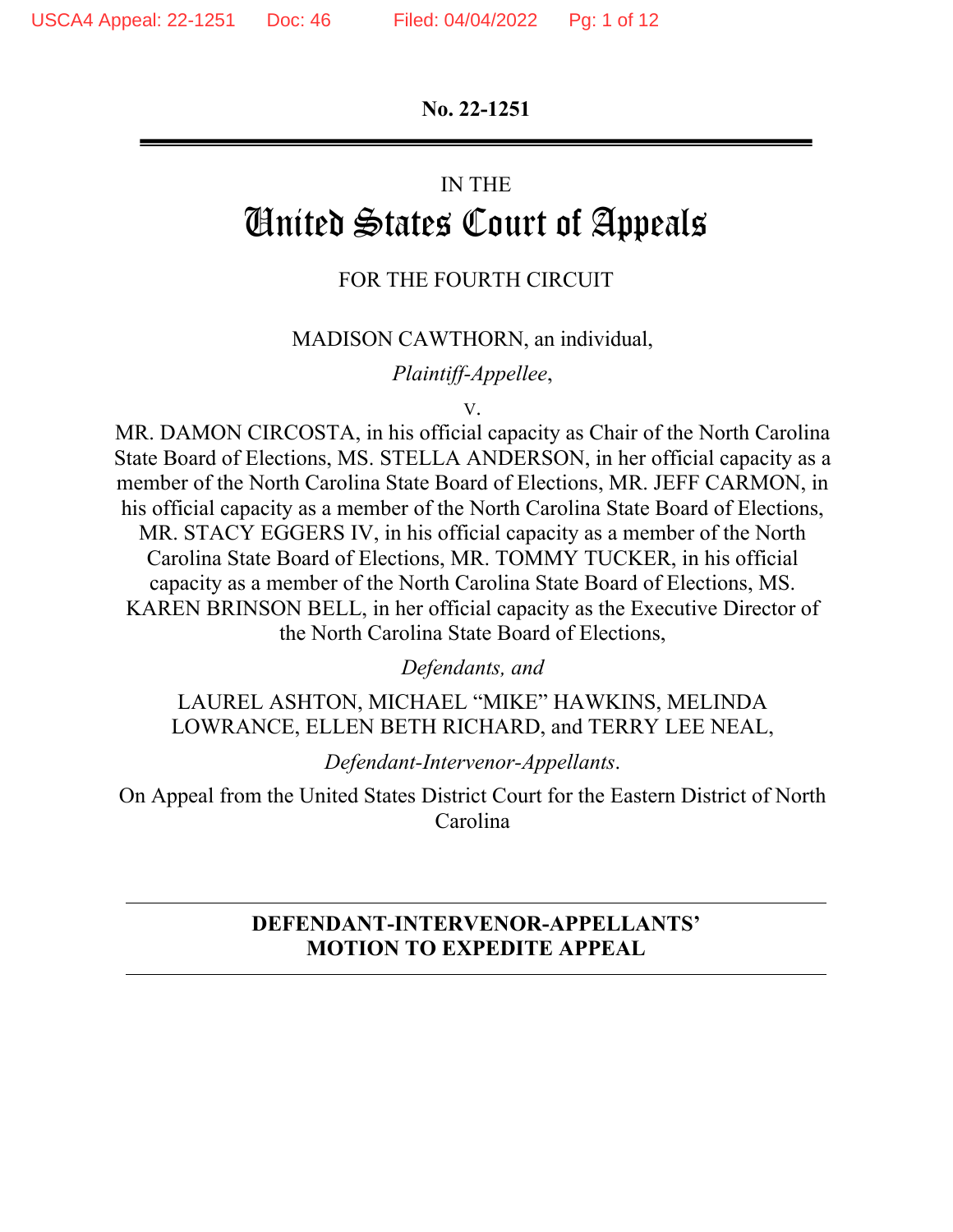Pressly M. Millen Raymond M. Bennett Scott D. Anderson Hayes Jernigan Finley Womble Bond Dickinson (US) LLP 555 Fayetteville Street, Suite 1100 Raleigh, NC 27601 Office: 919.755.2135 Fax: 919.755.6067 Email: Press.Millen@wbd-us.com Ray.Bennett@wbd-us.com Scott.D.Anderson@wbd-us.com Hayes.Finley@wbd-us.com

John R. Wallace Lauren T. Noyes Post Office Box 12065 Raleigh, NC 27605 Office: 919.782.9322 Fax: 919.782.8133 Email: jrwallace@wallacenordan.com ltnoyes@wallacenordan.com

Robert F. Orr 3434 Edwards Mill Road, Suite 112-372 Raleigh, NC 27612 Office: 919.608.5335 Email: orr@rforrlaw.com

Ronald Fein John C. Bonifaz Ben Clements Courtney Hostetler Benjamin Horton Free Speech For People 1320 Centre St. #405 Newton, MA 02459 Office: 617.244.0234 Email: rfein@freespeechforpeople.org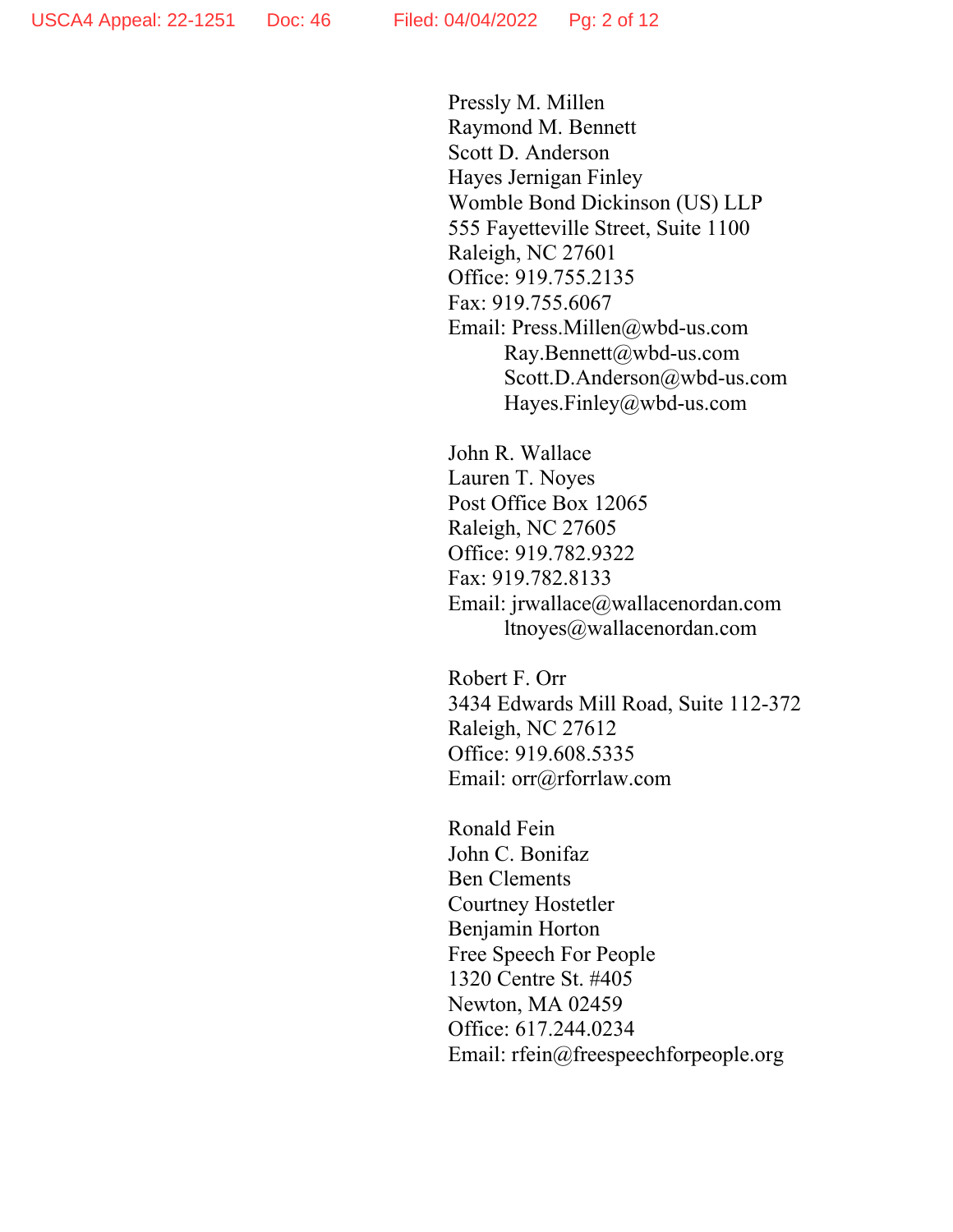*Attorneys for Defendant-Intervenor-Appellants Laurel Ashton, Michael "Mike" Hawkins, Melinda Lowrance, Ellen Beth Richard, and Terry Lee Neal* 

*Of Counsel* 

James G. Exum, Jr. (State Bar #1392) 6 Gleneagle Ct. Greensboro, NC 27408 Office: 336.554.1140 Email: jimxzoom@gmail.com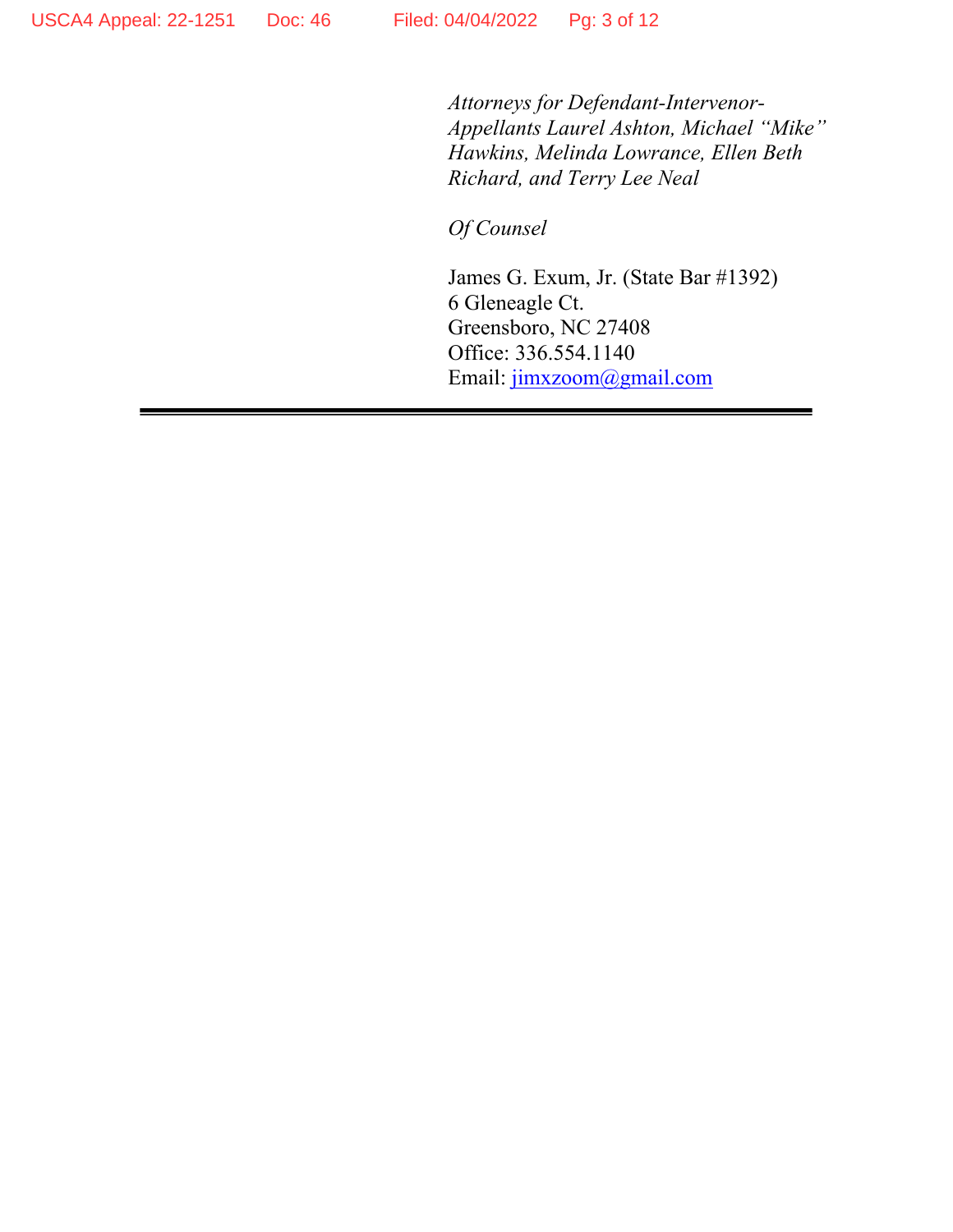# **Table of Contents**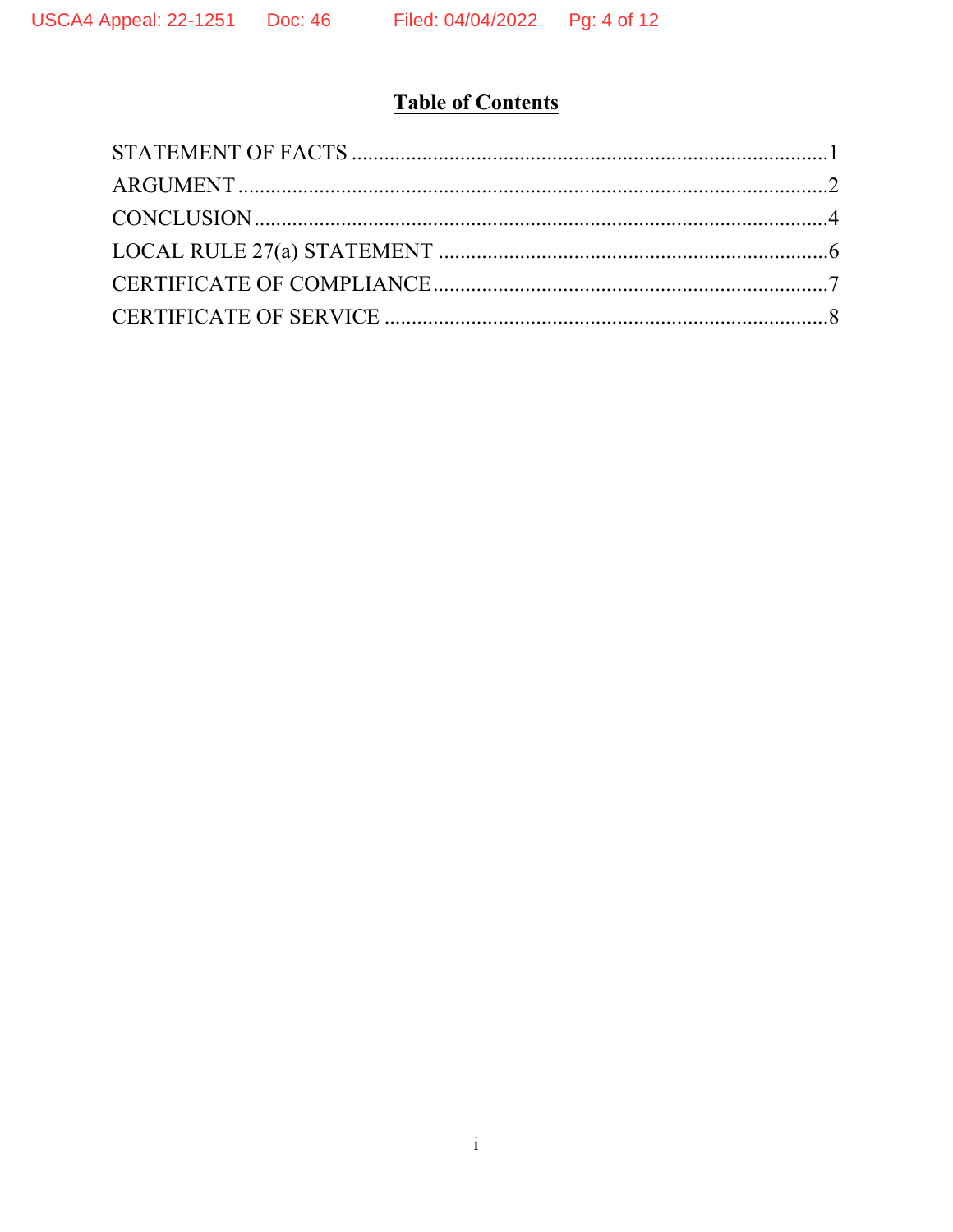Defendant-Intervenor-Appellants Laurel Ashton, Michael "Mike" Hawkins, Melinda Lowrance, Ellen Beth Richard, and Terry Lee Neal ("Appellants") move the Court, in the event that their Motion to Stay is denied, to expedite their appeal in the above-captioned matter and to adopt their proposed briefing schedule pursuant to 28 U.S.C. § 1657, Federal Rule of Appellate Procedure 31(a)(2), and Fourth Circuit Local Rule 12(c).

In support of this Motion, Appellants show the Court as follows:

#### **STATEMENT OF FACTS**

This appeal arises from the district court's permanent injunction which bars Appellants' candidacy challenge to Plaintiff-Appellee Madison Cawthorn's qualifications under Section 3 of the Amendment and Section 163.127.1, *et seq.*, of the North Carolina General Statutes on the ground that Cawthorn engaged in insurrection or rebellion against the United States in connection with his actions leading up to the attack on the United States Capitol on January 6, 2021 and his action on that day.

The district court's injunction, if not addressed on appeal on an expedited basis, will allow Cawthorn to appear on the primary and general election ballots for North Carolina's 11th Congressional district, and, if he is re-elected, to take up his seat again in Congress without an opportunity for appellate review.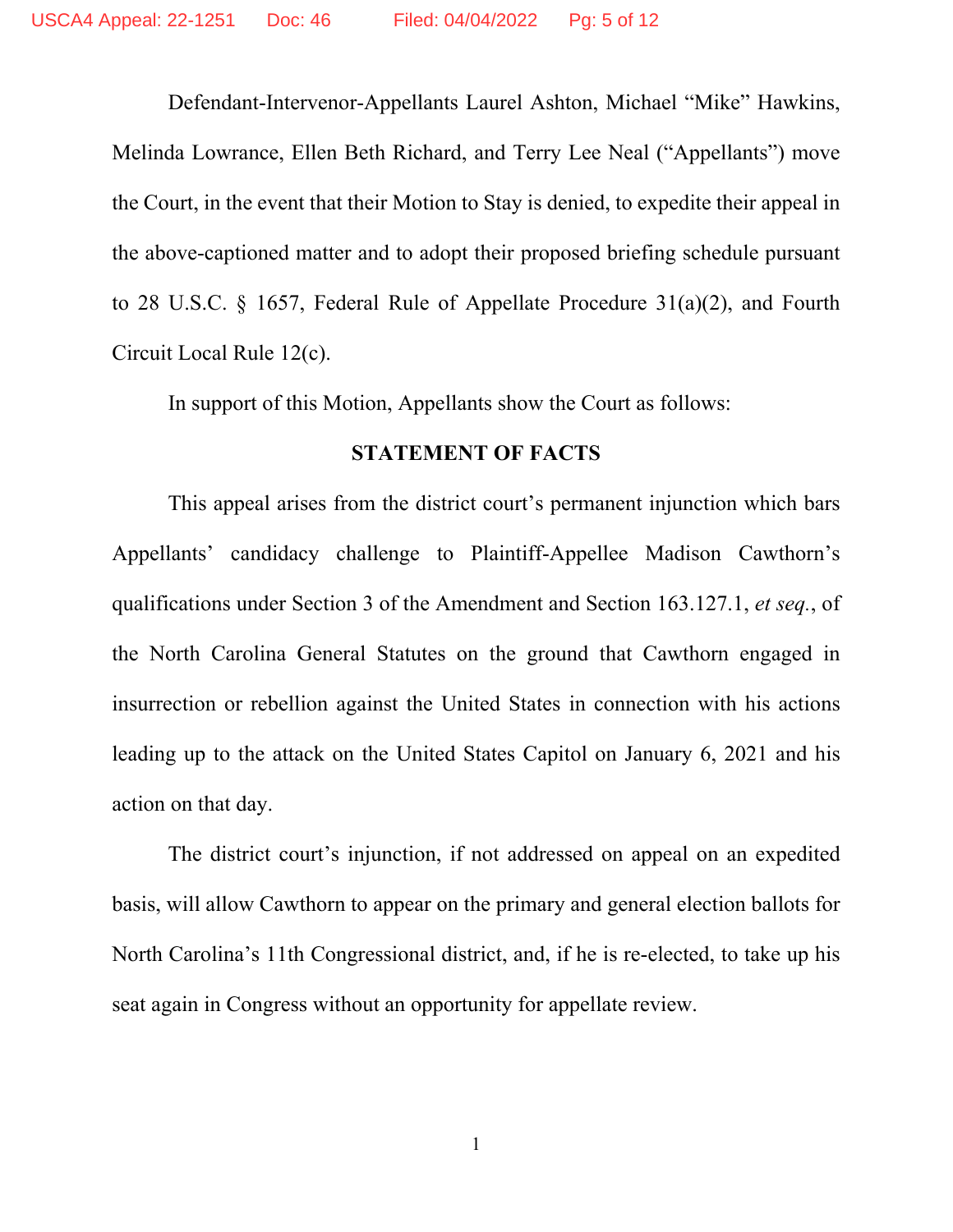#### **ARGUMENT**

## **THE COURT SHOULD EXPEDITE THIS APPEAL AND ADOPT APPELLANTS' PROPOSED BRIEFING SCHEDULE**

The reasons for expediting consideration of this appeal are straightforward. The State of North Carolina will conduct a primary election on May 17, 2022, and a general election on November 8, 2022. On January 3, 2023, the 118th United States Congress will be sworn in. As things currently stand, Cawthorn will be able to participate in both elections, and, if he is successful, be sworn in again as a member of Congress without appellate review of the decision which holds that the North Carolina candidacy challenge statute is unconstitutional as to him because the 42nd Congress, by statute, effectively repealed section 3 of the Fourteenth Amendment in 1872.

 This case presents precisely the kind of circumstance in which expedited review is mandated by statute, see 28 U.S.C. § 1657 ("[E]ach court of the United States shall … expedite the consideration of any action," implicating "a right under the Constitution of the United States or a Federal Statute"), and expressly permitted by the FRAP and this Court's local rules, see FRAP 31(a)(2) (providing that an appellate court "may shorten the time to serve and file briefs"); Fourth Circuit Local Rule 12(c) (providing that the Court "may expedite an appeal for briefing and oral argument").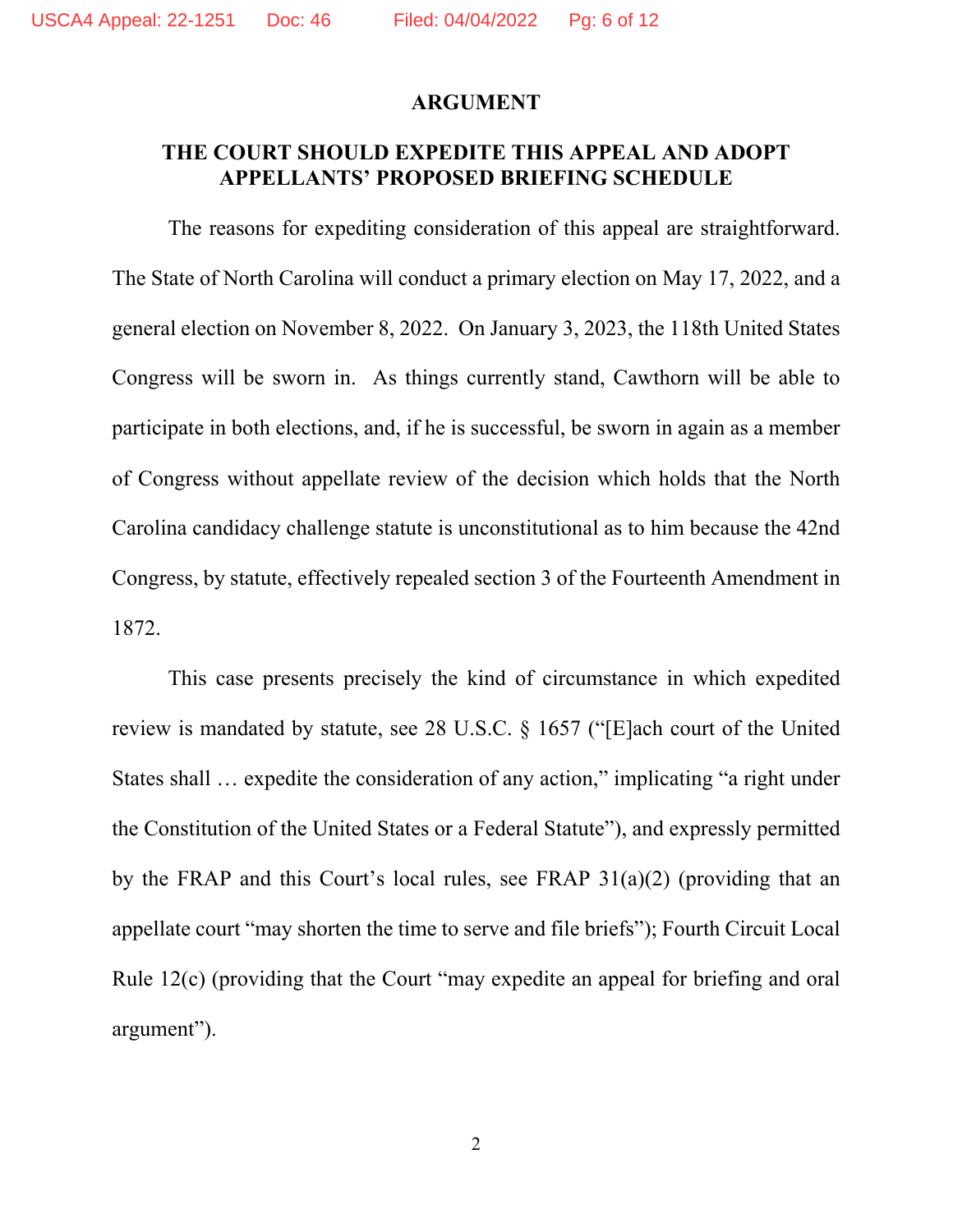To that end, Appellants propose the following schedule for briefing and oral argument:

| April 14, 2022 | Appellants' Brief due       |
|----------------|-----------------------------|
| April 21, 2022 | Appellee's Brief due        |
| April 28, 2022 | Appellants' Reply Brief due |
| May 5, 2022    | Oral argument               |

Although this proposed schedule is expedited, it is not unreasonable in light of the fact that the district court's injunction (and therefore any possible decision by this Court) will directly affect every registered voter in North Carolina's 11th Congressional district who casts a ballot in the 2022 elections. Indeed, this Court has previously expedited voting-related appeals in advance of an upcoming election. *See, e.g., Lytle v. Commissioners of Election of Union County*, 541 F.2d 421, 423 (4th Cir. 1976) ("Hearing the case on expedited appeal, we affirmed the holding of the district court that the residency requirements of the election plan in Union County were unconstitutional."). This Court has also previously recognized that the results of an election, once conducted, cannot easily (if at all) be undone. *See Republican Party v. N.C. State Bd. of Elections*, Nos. 94-1057 and 94-1113, 1994 U.S. App. LEXIS 14961, \*6 (4th Cir. 1994) ("[W]ithout preliminary relief, [the political party] would suffer irreparable harm of constitutional magnitude through the degradation of its position in the electoral process during the November 1994 elections.").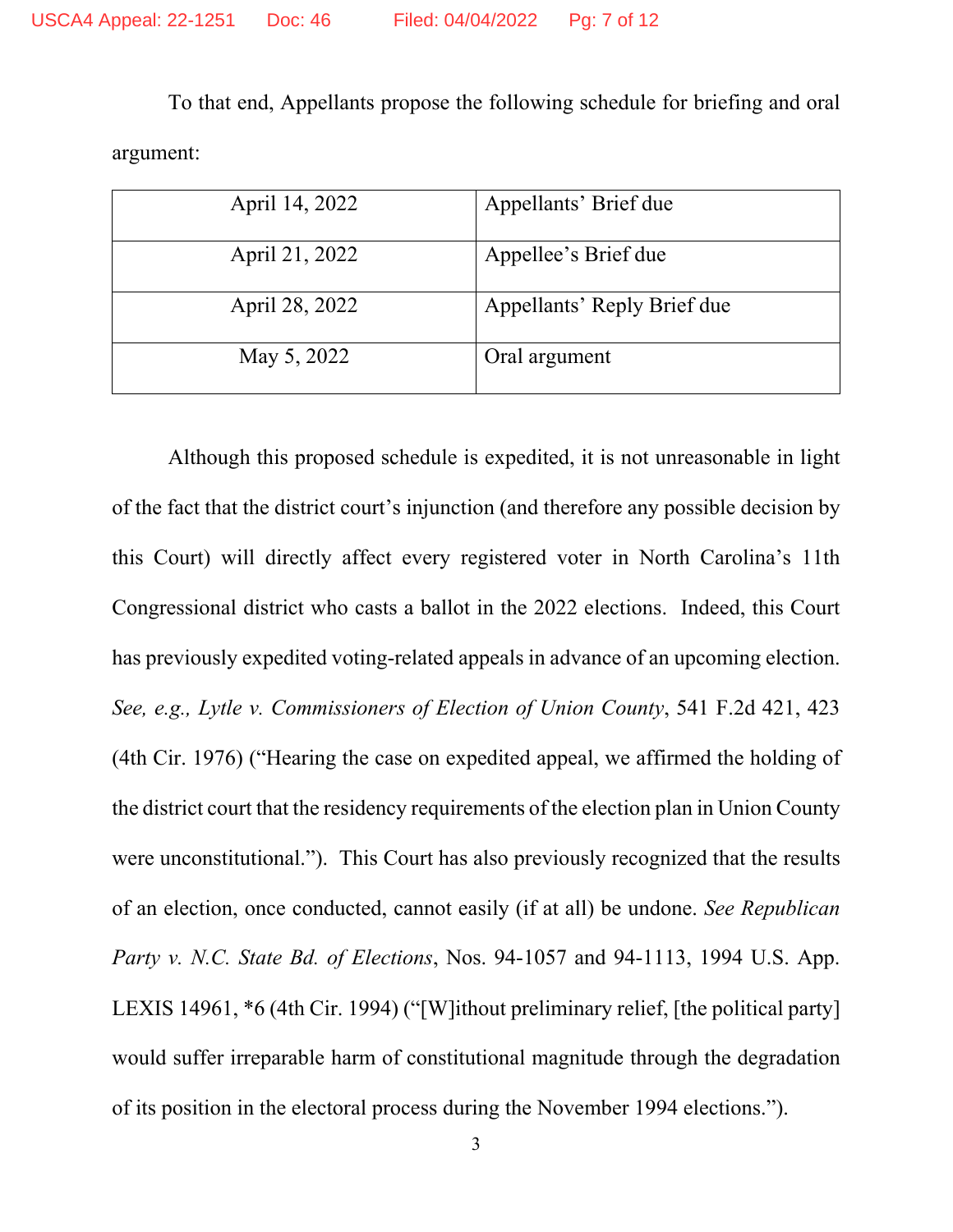Appellants, moreover, are more than willing to comply and capable of complying with the proposed schedule, and since Cawthorn successfully sought an "Emergency Motion to Expedite" in the court below, see ECF Nos. 3, 8, he can hardly be heard to object to defending the appeal on an expedited schedule.

#### **CONCLUSION**

For these reasons, in the event Appellants' stay motion is denied, Appellants urge the Court to expedite the schedule for briefing and oral argument in this appeal and to issue a decision in May 2022.

This the 4th day of April, 2022.

Respectfully submitted,

*/s/ Pressly M. Millen*  Pressly M. Millen Raymond M. Bennett Scott D. Anderson Hayes Jernigan Finley Womble Bond Dickinson (US) LLP 555 Fayetteville Street, Suite 1100 Raleigh, NC 27601 Office: 919.755.2135 Fax: 919.755.6067 Email: Press.Millen@wbd-us.com Ray.Bennett@wbd-us.com Scott.D.Anderson@wbd-us.com Hayes.Finley@wbd-us.com

John R. Wallace Lauren T. Noyes Post Office Box 12065 Raleigh, NC 27605 Office: 919.782.9322 Fax: 919.782.8133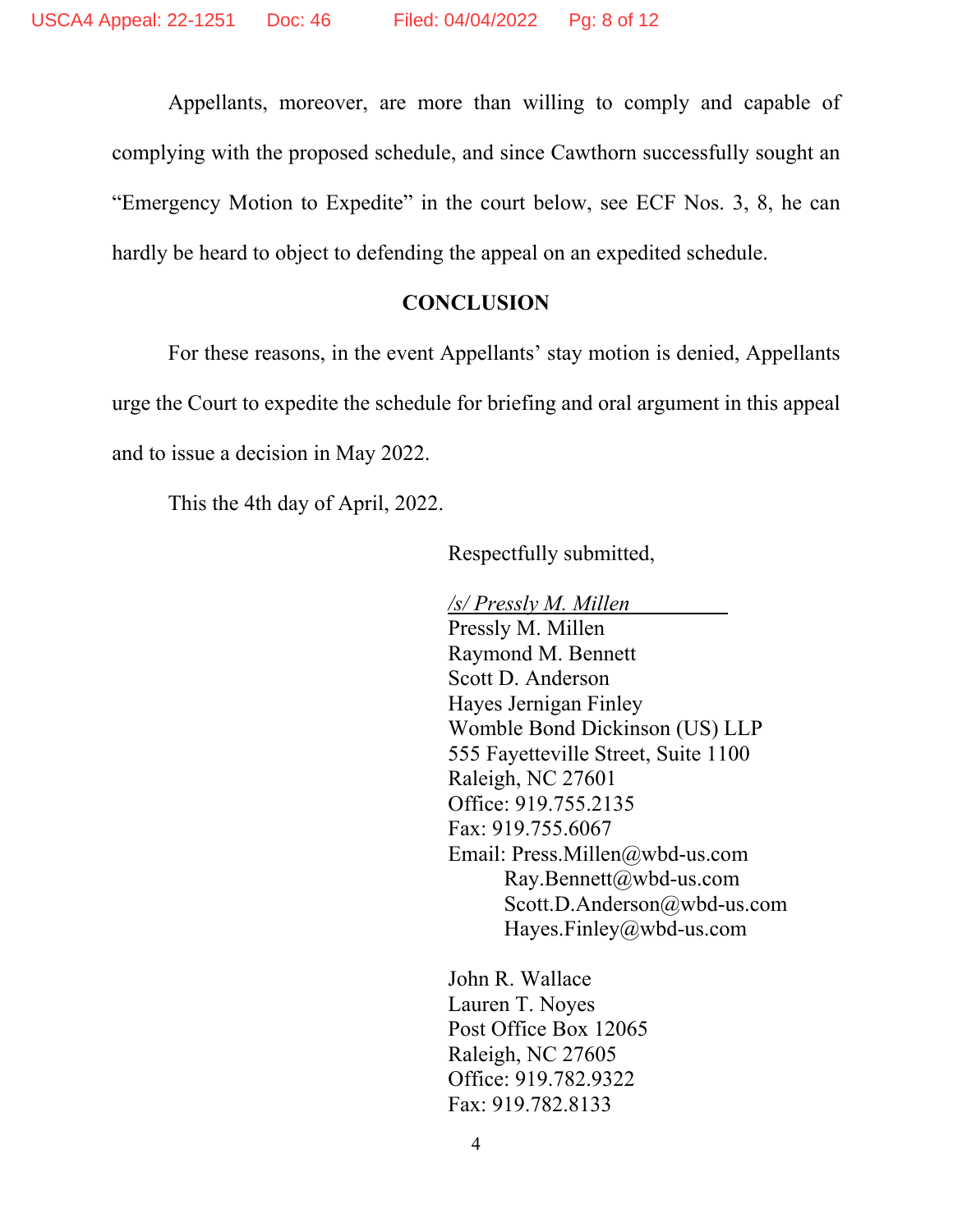Email: jrwallace@wallacenordan.com ltnoyes@wallacenordan.com

Robert F. Orr 3434 Edwards Mill Road, Suite 112-372 Raleigh, NC 27612 Office: 919.608.5335 Email: orr@rforrlaw.com

Ronald Fein John C. Bonifaz Ben Clements Courtney Hostetler Benjamin Horton Free Speech For People 1320 Centre St. #405 Newton, MA 02459 Office: 617.244.0234 Email: rfein@freespeechforpeople.org

*Attorneys for Defendant-Intervenor-Appellants Laurel Ashton, Michael "Mike" Hawkins, Melinda Lowrance, Ellen Beth Richard, and Terry Lee Neal* 

*Of Counsel* 

James G. Exum, Jr. (State Bar #1392) 6 Gleneagle Ct. Greensboro, NC 27408 Office: 336.554.1140 Email: jimxzoom@gmail.com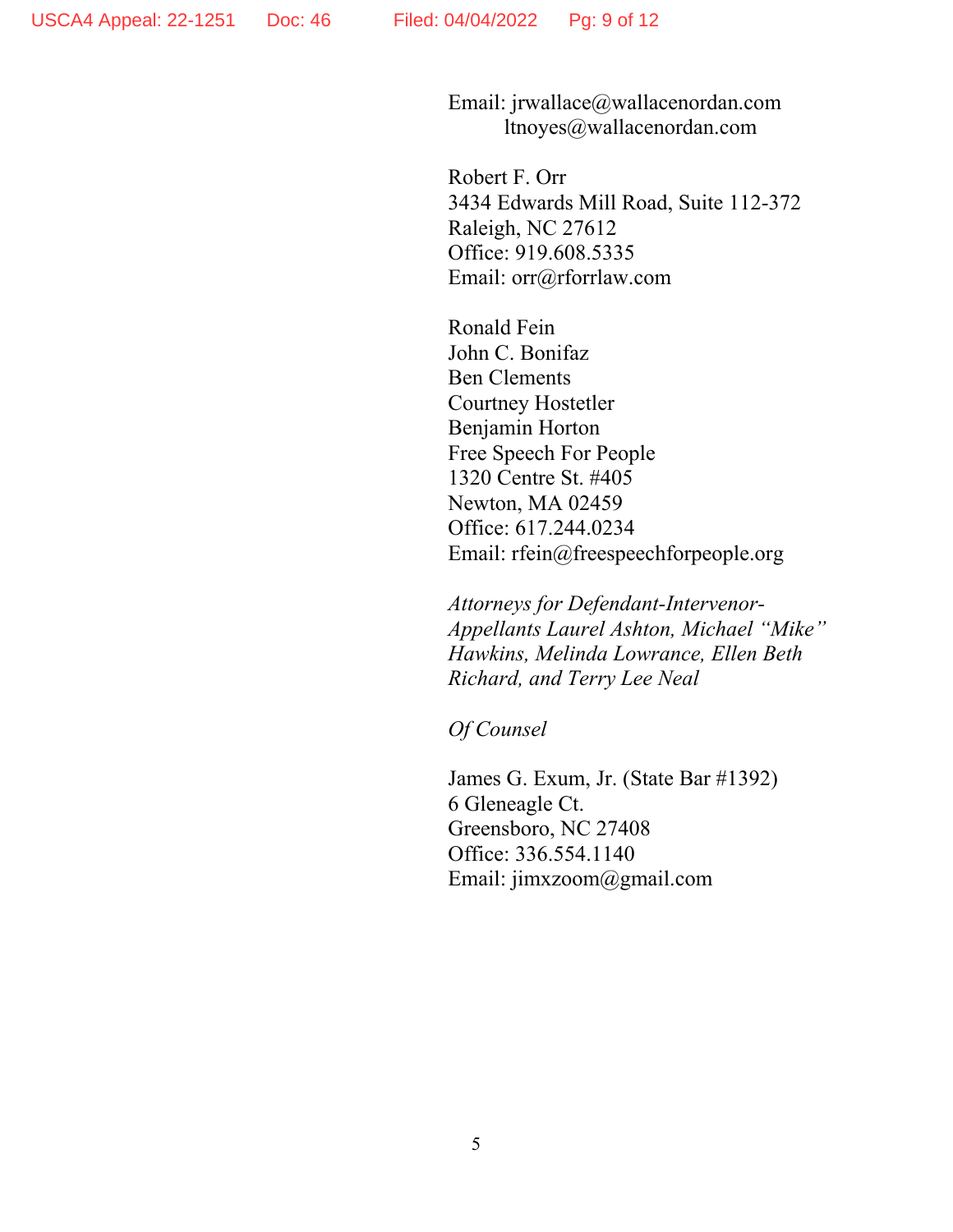# **LOCAL RULE 27(a) STATEMENT**

Pursuant to Local Rule 27(a), counsel for all parties have been informed of the intended filing of this motion. Plaintiff does not consent and has indicated his intent to file a response to the motion. Defendants have not yet determined their position on the relief sought by this motion.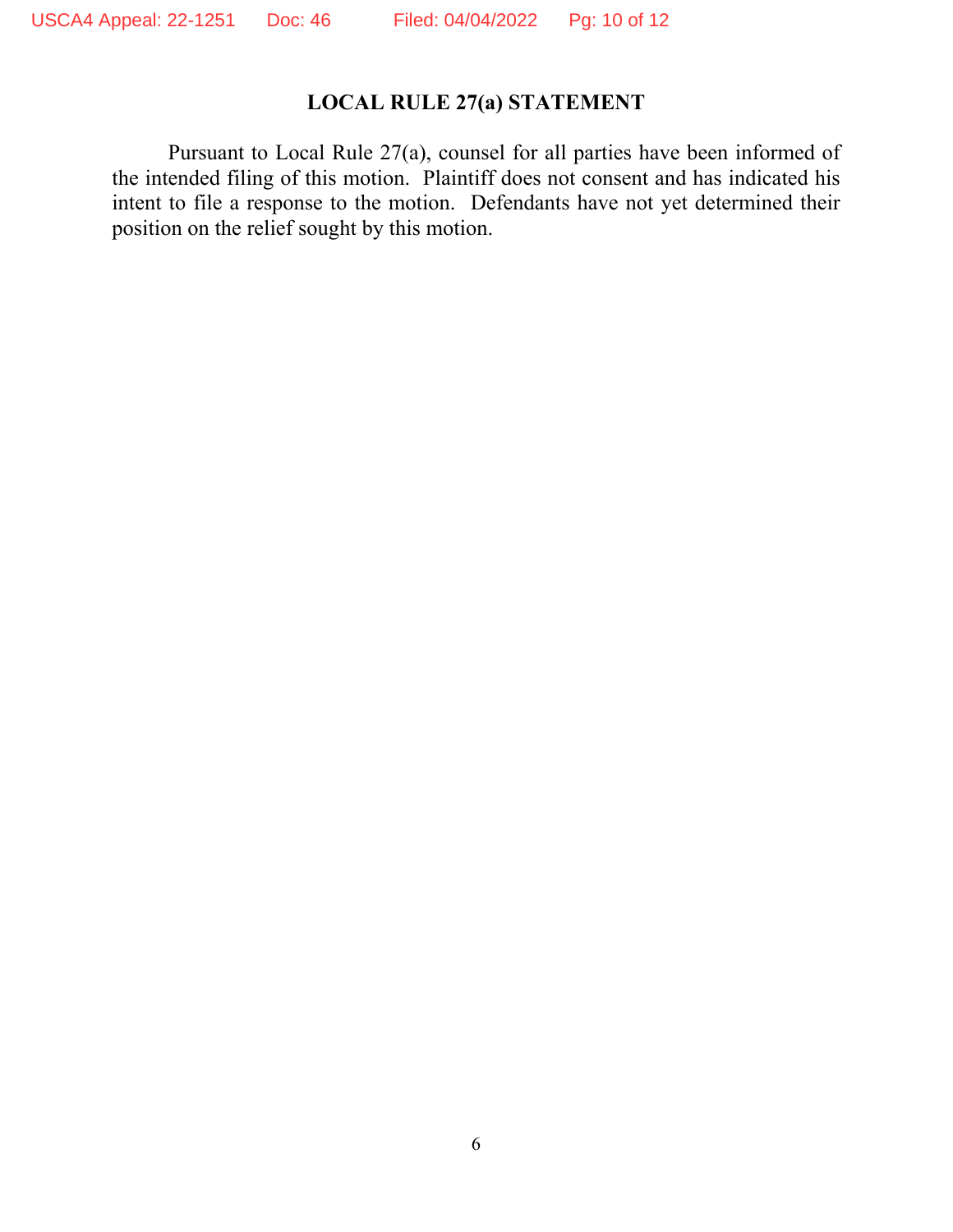# **CERTIFICATE OF COMPLIANCE**

1. This motion complies with the type-volume limitation of Fed. R. App. P. 27(d)(2)(A) because this motion contains fewer than 5,200 words, excluding the parts of the motion exempted by Fed. R. App. P. 27(d)(2) and Fed. R. App. P.  $27(a)(2)(B)$ .

2. This motion complies with the typeface requirements of Fed. R. App. P. 32(a)(5) and the type style requirements of Fed. R. App. P. 32(a)(6) because this motion has been prepared in a proportionally spaced typeface using Microsoft Word in Times New Roman 14 point font.

April 4, 2022

 /s/ Pressly M. Millen Pressly M. Millen